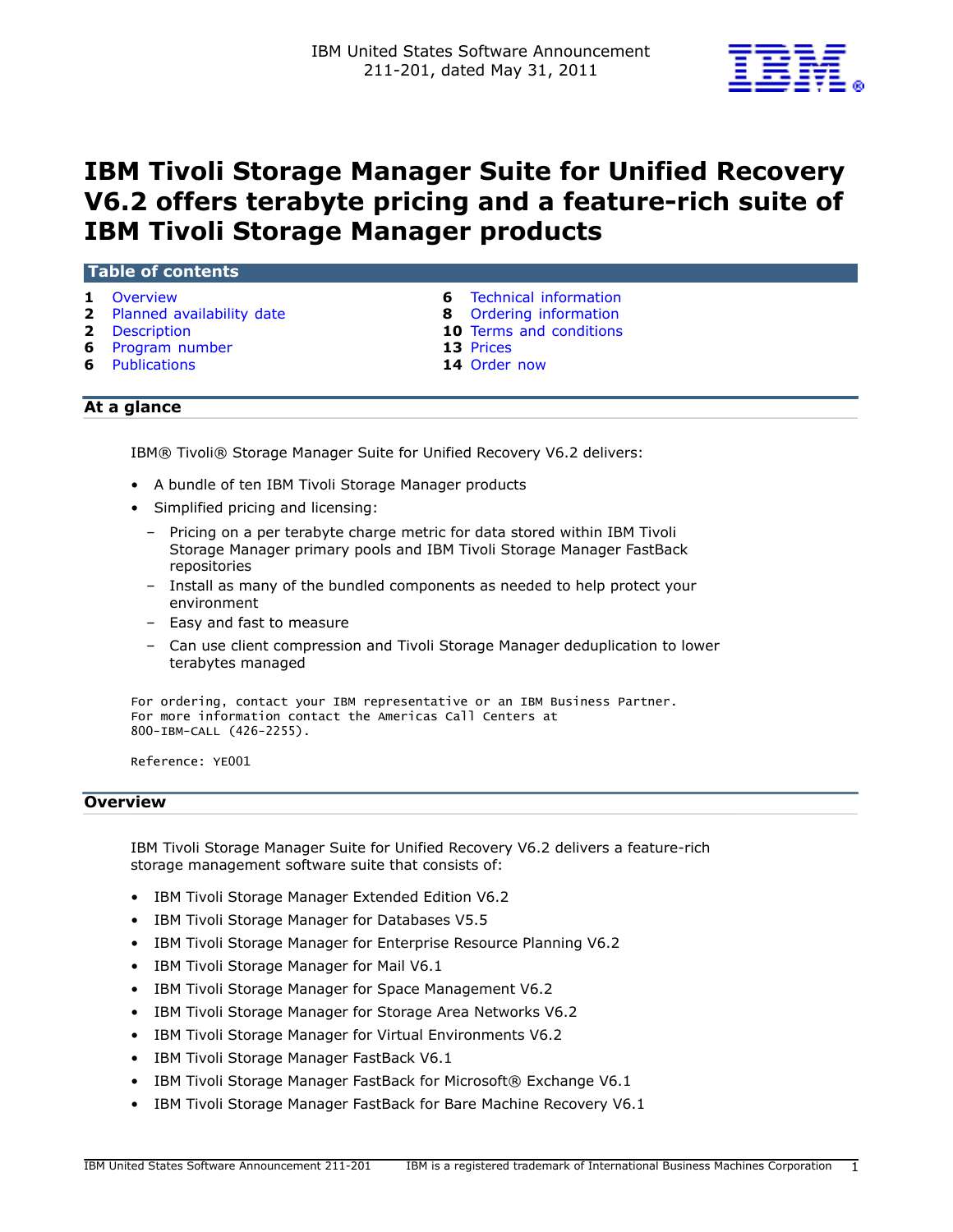IBM Tivoli Storage Manager Suite for Unified Recovery V6.2 offers simplified pricing and licensing based on a per terabyte charge metric for data stored within Tivoli Storage Manager primary storage pools and Tivoli Storage Manager FastBack repositories.

This suite of products delivers data protection capabilities such as:

- Massive scalability with broad platform support
- Target and source-side data deduplication
- Advanced support for virtual environment protection
- Online, consistent, and centralized data protection for:
	- Databases
	- mySAP/SAP R3 environments
	- Email servers running Lotus® Domino® or Microsoft Exchange, including item level recovery of Microsoft Exchange email objects
- LAN-free backup and restore that removes data transfer from the LAN, providing high-performance backup and restore while helping to minimize network traffic
- File system and application-aware snapshots and Continuous Data Protection (CDP)
- Bare machine recovery for Microsoft Windows® and Linux® servers
- Hierarchical Space Management for UNIX® and Linux systems

# <span id="page-1-0"></span>Planned availability date

- June 3, 2011: Electronic
- June 17, 2011: Media pack

#### <span id="page-1-1"></span>**Description**

Following is a brief summary of the products included in IBM Tivoli Storage Manager Suite for Unified Recovery V6.2. Refer to the [Reference information](#page-4-0) section for announcement letters that provide detailed product information on each of these products.

#### Tivoli Storage Manager Extended Edition V6.2

Tivoli Storage Manager Extended Edition helps businesses manage and control the "information explosion" by delivering a single point of control and administration for storage management needs. This advanced, highly scalable product helps increase the efficiency of your IT operations and helps cut costs related to storage management by providing a wide range of data protection, recovery management, movement, retention, reporting, and monitoring capabilities using policy-based automation.

The Tivoli Storage Manager Extended Edition backup and recovery offering is a centralized solution that employs smart data movement and smart data store technology to help make backups and restores fast, flexible, and low-impact.

Tivoli Storage Manager Extended Edition offers various types of backup and recovery strategies. These range from progressive incremental backup of files to sub-file backup, volume level backup, backup sets, open file backups, and online backup of databases and applications.

Enhanced data reduction capabilities help conserve network bandwidth and data storage. Tivoli Storage Manager Extended Edition helps deliver significant data reduction through progressive incremental backup, built-in source and target data deduplication capability, and client compression.

Refer to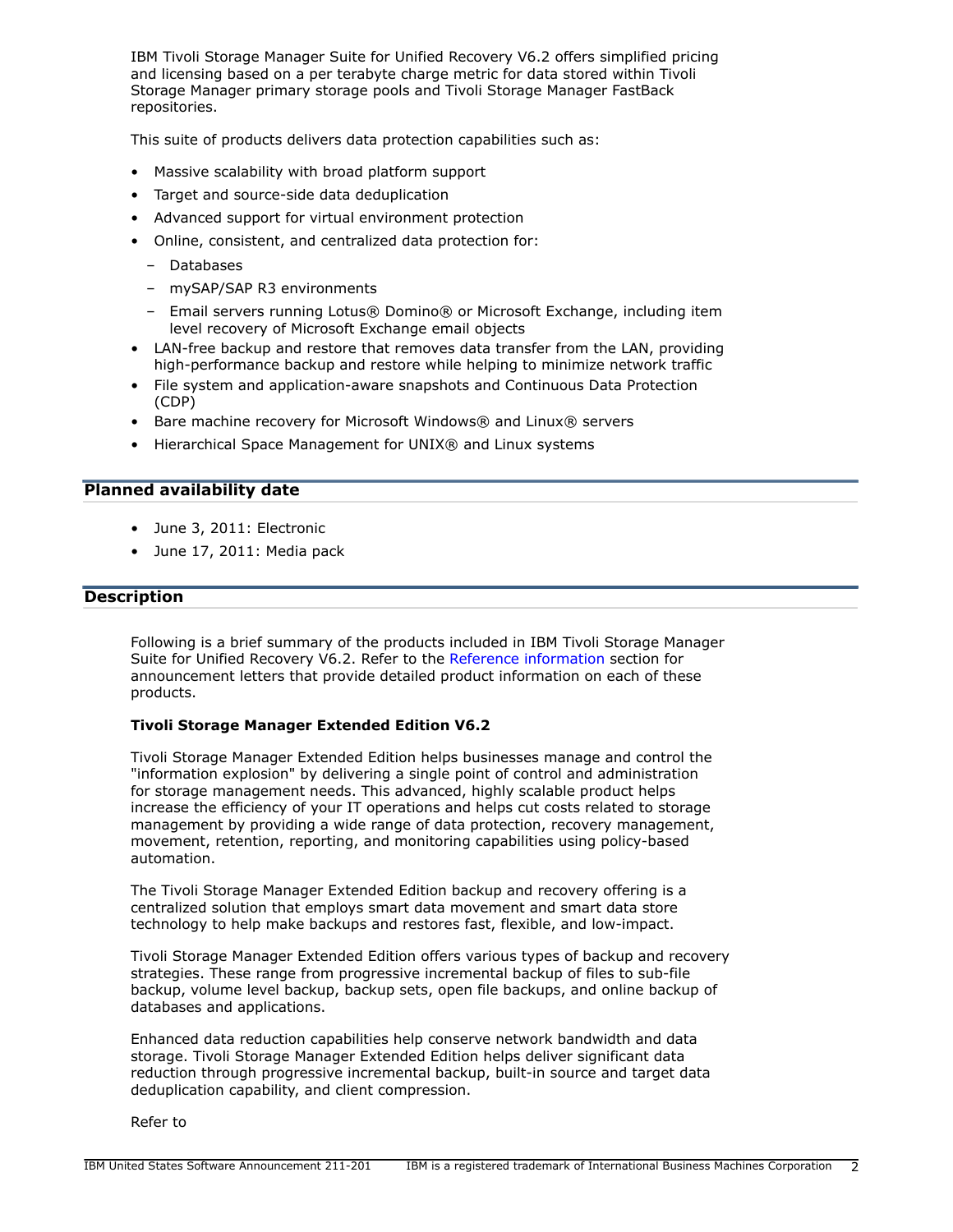#### Tivoli Storage Manager for Enterprise Resource Planning V6.2

Tivoli Storage Manager for Enterprise Resource Planning helps automate data protection, helps reduce the impact of data backups and restores on the SAP database server, and can reduce the administrator workload necessary to help meet data protection and storage management requirements. It seamlessly integrates with the database-specific utilities of IBM DB2® UDB and Oracle (RMAN), and with the SAP BR\*Tools. Tivoli Storage Manager for Enterprise Resource Planning is specifically optimized to help protect your vital SAP data. As the intelligent interface to SAP databases, Tivoli Storage Manager for Enterprise Resource Planning supports heterogeneous environments with large volume data backups, data recovery, redirected restore, and disaster recovery of multiple SAP database servers.

Tivoli Storage Manager for Enterprise Resource Planning performs efficient backup of very large SAP databases (for example, databases larger than one terabyte). This is accomplished by breaking up extremely large SAP database objects into multiple smaller objects. This enables more flexibility on server-side maintenance tasks, such as backup storage pool operations, as they can now be interrupted without being required to start all over again.

Refer to

<http://www-01.ibm.com/software/tivoli/products/storage-mgr-erp/>

#### Tivoli Storage Manager for Storage Area Networks V6.2

Tivoli Storage Manager for Storage Area Networks works with servers and client computers to make data transfers over a Storage Area Network (SAN). It allows SAN-connected Tivoli Storage Manager servers and Tivoli Storage Manager client computers to make maximum use of their direct network connection to storage.

Refer to

#### <http://www-01.ibm.com/software/tivoli/products/storage-mgr-san/>

## Tivoli Storage Manager for Space Management V6.2

Tivoli Storage Manager for Space Management provides Hierarchical Storage Management (HSM), which is an important component of information lifecycle management. Tivoli Storage Manager for Space Management helps free administrators and users from manual file system pruning tasks, and helps control the need for additional disk storage, by automatically and transparently migrating files via policy to near line or offline storage. It is available for AIX® JFS2 and General Parallel File System™ (GPFS™), Linux GPFS, Solaris VxFS, and HP-UX JFS file systems. When used in conjunction with the IBM GPFS, files managed by Tivoli Storage Manager for Space Management can be moved from GPFS disk storage pools to tape while the filename will remain the same, including its directory and file system name.

Refer to

<http://www-01.ibm.com/software/tivoli/products/storage-mgr-space/>

# Tivoli Storage Manager for Mail V6.1

Tivoli Storage Manager for Mail helps protect Lotus Domino and Microsoft Exchange data within the Tivoli Storage Manager storage hierarchy. It supports online (hot) backup and exploits the backup-certified interfaces provided by Lotus Domino and Microsoft Exchange. This helps to maximize the protection of the data and the performance of backups and restores. It supports the restoration of a user's mailbox or items from within a mailbox that may have been accidentally deleted and restoration of the mailbox as it existed at a previous point in time.

Refer to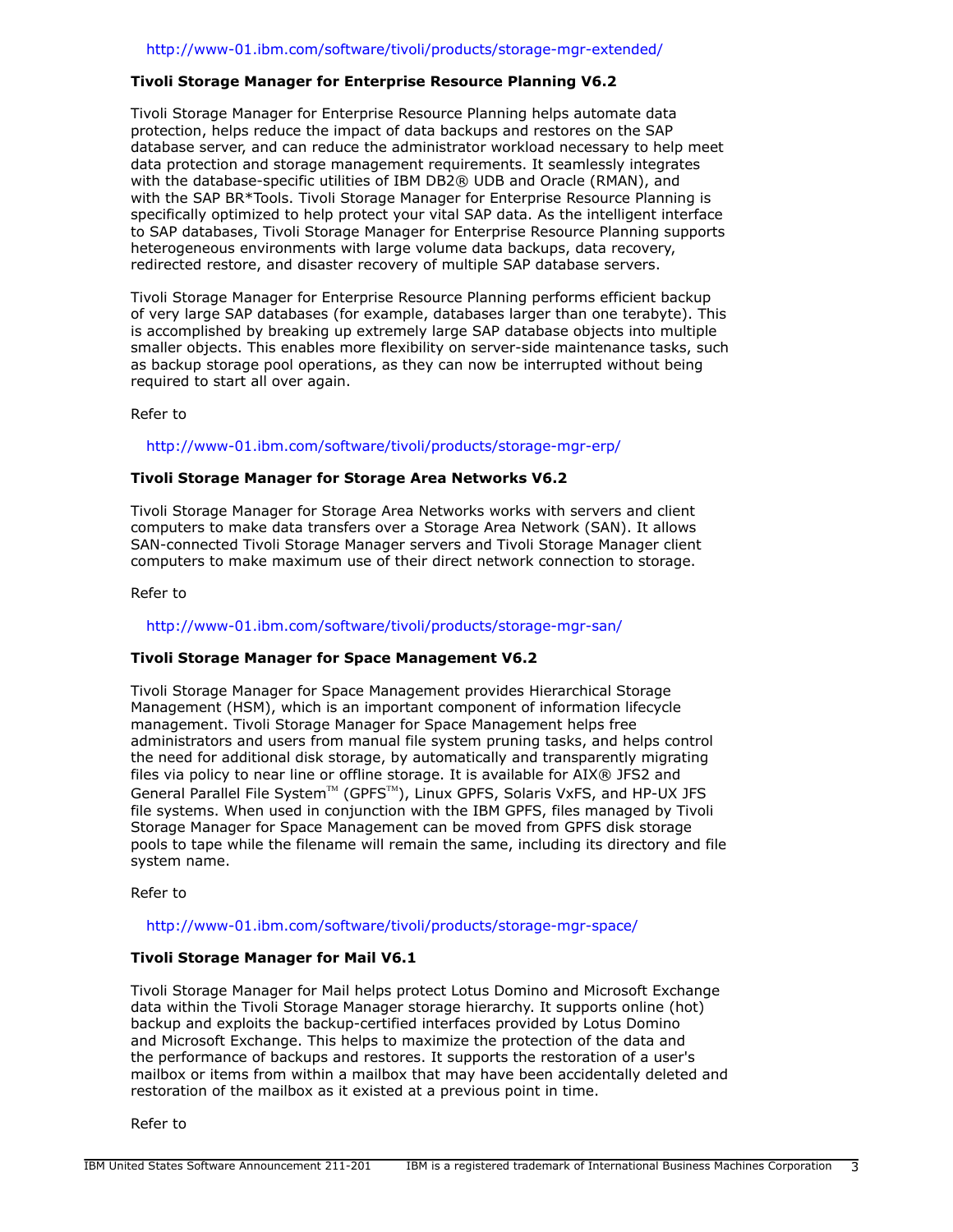# Tivoli Storage Manager for Databases V5.5

Tivoli Storage Manager for Databases helps protect Oracle and Microsoft SQL data. It supports incremental and full backup to help provide online (hot) backup, and exploits the backup-certified utilities and interfaces provided by Oracle and Microsoft SQL, and uses the Tivoli Storage Manager storage hierarchy for data placement and management. This helps maximize the protection of the data and the performance of the backups and restores, and helps minimize storage hardware costs.

## Refer to

#### <http://www-01.ibm.com/software/tivoli/products/storage-mgr-db/>

#### Tivoli Storage Manager for Virtual Environments V6.2

Tivoli Storage Manager for Virtual Environments delivers backup efficiencies and advanced recovery capabilities for VMware hypervisors. Using Tivoli Storage Manager for Virtual Environments, the burden of running backups on a virtual machine can be addressed by offloading backup workloads from a VMware ESXbased or ESXi-based server to a centralized vStorage backup server. The vStorage backup server takes full and incremental snapshots of virtual machines, processes backups, and sends the results to a Tivoli Storage Manager V5.5, or later server.

In the virtualized environment, Tivoli Storage Manager for Virtual Environments can provide:

- Improved frequency of backups to help reduce the amount of data at risk
- Fast recovery of data to help reduce downtime following a failure

Incremental backups occur at a block level, thereby leveraging VMware's Changed Block Tracking capability, and periodic full backups can take a non-disruptive snapshot at the virtual machine image level. Near-instant recovery can be applied at a file level or disk volume level. Virtual machine image level can be restored through the vStorage server. These capabilities can provide end users with recovery flexibility from a single-pass image-level backup. Tivoli Storage Manager for Virtual Environments helps simplify day-to-day administration with a single, centralized console.

Refer to

#### <http://www-01.ibm.com/software/tivoli/products/storage-mgr-ve/>

#### Tivoli Storage Manager FastBack V6.1

Tivoli Storage Manager FastBack uses a block level, incremental approach to data protection that has a very low impact on managed servers and applications, and helps eliminate backup windows. In addition, it offers rapid recovery with the ability to almost instantly extract any file or application object from the stored data blocks of any stored snapshot. Tivoli Storage Manager Fastback $M$  provides this low impact backup and near instant recovery capability for Microsoft Windows platform and for Linux file servers and applications.

In addition, Tivoli Storage Manager FastBack:

- Helps you deal with data growth by providing built-in data deduplication of FastBack server repository data
- Delivers integrated management of policies between Tivoli Storage Manager FastBack and IBM Tivoli Storage Manager Extended Edition
- Launches from the Tivoli Storage Manager Extended Edition Administration **Center**

Refer to

<http://www-01.ibm.com/software/tivoli/products/storage-mgr-fastback/>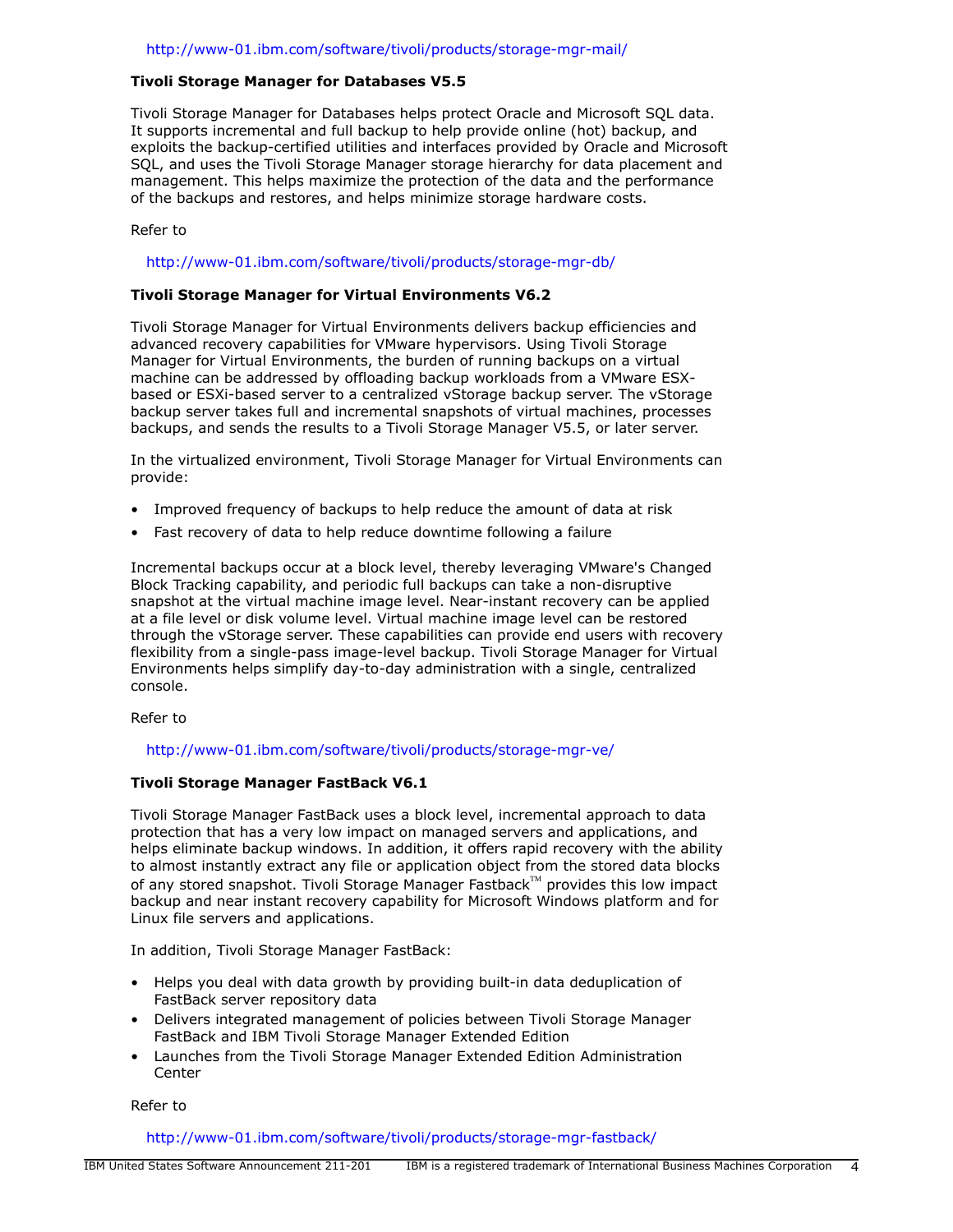# Tivoli Storage Manager FastBack for Microsoft Exchange V6.1

Tivoli Storage Manager FastBack for Microsoft Exchange is designed to provide quick and easy restore of individual Microsoft Exchange objects such as email messages and attachments, contact lists, calendars, tasks, journal entries, entire folders, and so on. In addition, it delivers extensive support for the Windows environment that can enable fast and easy restore of public folders such as:

- Mail public folders
- Calendar public folders
- Contact public folders
- Task public folders
- Notes public folders

#### Refer to

#### <http://www-01.ibm.com/software/tivoli/products/storage-mgr-fastback-exchange/>

#### Tivoli Storage Manager FastBack for Bare Machine Recovery V6.1

Tivoli Storage Manager FastBack for Bare Machine Recovery is designed to help you easily recover entire Windows systems. Tivoli Storage Manager FastBack for Bare Machine Recovery helps restore the server operating system volume following a disaster or catastrophic server failure. It enables organizations to perform bare machine recovery in a local office, in a data center, or in a central recovery site. Tivoli Storage Manager FastBack for Bare Machine Recovery leverages Tivoli Storage Manager FastBack to provide near-instant access to applications and data while full recovery takes place in the background. It also facilitates the fast and easy migration of workloads from old hardware or standalone servers to new hardware platforms. For Windows, it helps quickly recover entire systems to a comparable server, a new server with different hardware, or a virtual machine (VMware or Microsoft virtual server).

Refer to

#### <http://www-01.ibm.com/software/tivoli/products/storage-mgr-fastback-bmr/>

#### Accessibility by people with disabilities

A U.S. Section 508 Voluntary Product Accessibility Template (VPAT) containing details on accessibility compliance can be requested at

[http://www.ibm.com/able/product\\_accessibility/index.html](http://www.ibm.com/able/product_accessibility/index.html)

# <span id="page-4-0"></span>Reference information

For complete product information about the products included in Tivoli Storage Manager Suite for Unified Recovery V6.2, refer to:

- Software Announcement [211-028,](http://www.ibm.com/common/ssi/cgi-bin/ssialias?infotype=an&subtype=ca&appname=gpateam&supplier=897&letternum=ENUS211-028) dated February 22, 2011, for Tivoli Storage Manager for Virtual Environments V6.2
- Software Announcement [210-029,](http://www.ibm.com/common/ssi/cgi-bin/ssialias?infotype=an&subtype=ca&appname=gpateam&supplier=897&letternum=ENUS210-029) dated February 16, 2010, for Tivoli Storage Manager Extended Edition V6.2, Tivoli Storage Manager for Storage Area Networks V6.2, Tivoli Storage Manager for Enterprise Resource Planning V6.2, and Tivoli Storage Manager for Space Management V6.2
- Software Announcement [209-364,](http://www.ibm.com/common/ssi/cgi-bin/ssialias?infotype=an&subtype=ca&appname=gpateam&supplier=897&letternum=ENUS209-364) dated December 15, 2009, for Tivoli Storage Manager FastBack V6.1, Tivoli Storage Manager FastBack for Microsoft Exchange V6.1, and Tivoli Storage Manager FastBack for Bare Machine Recovery V6.1
- Software Announcement [209-004,](http://www.ibm.com/common/ssi/cgi-bin/ssialias?infotype=an&subtype=ca&appname=gpateam&supplier=897&letternum=ENUS209-004) dated February 10, 2009, for Tivoli Storage Manager for Mail V6.1
- Software Announcement [207-290,](http://www.ibm.com/common/ssi/cgi-bin/ssialias?infotype=an&subtype=ca&appname=gpateam&supplier=897&letternum=ENUS207-290) dated November 13, 2007, for Tivoli Storage Manager for Databases V5.5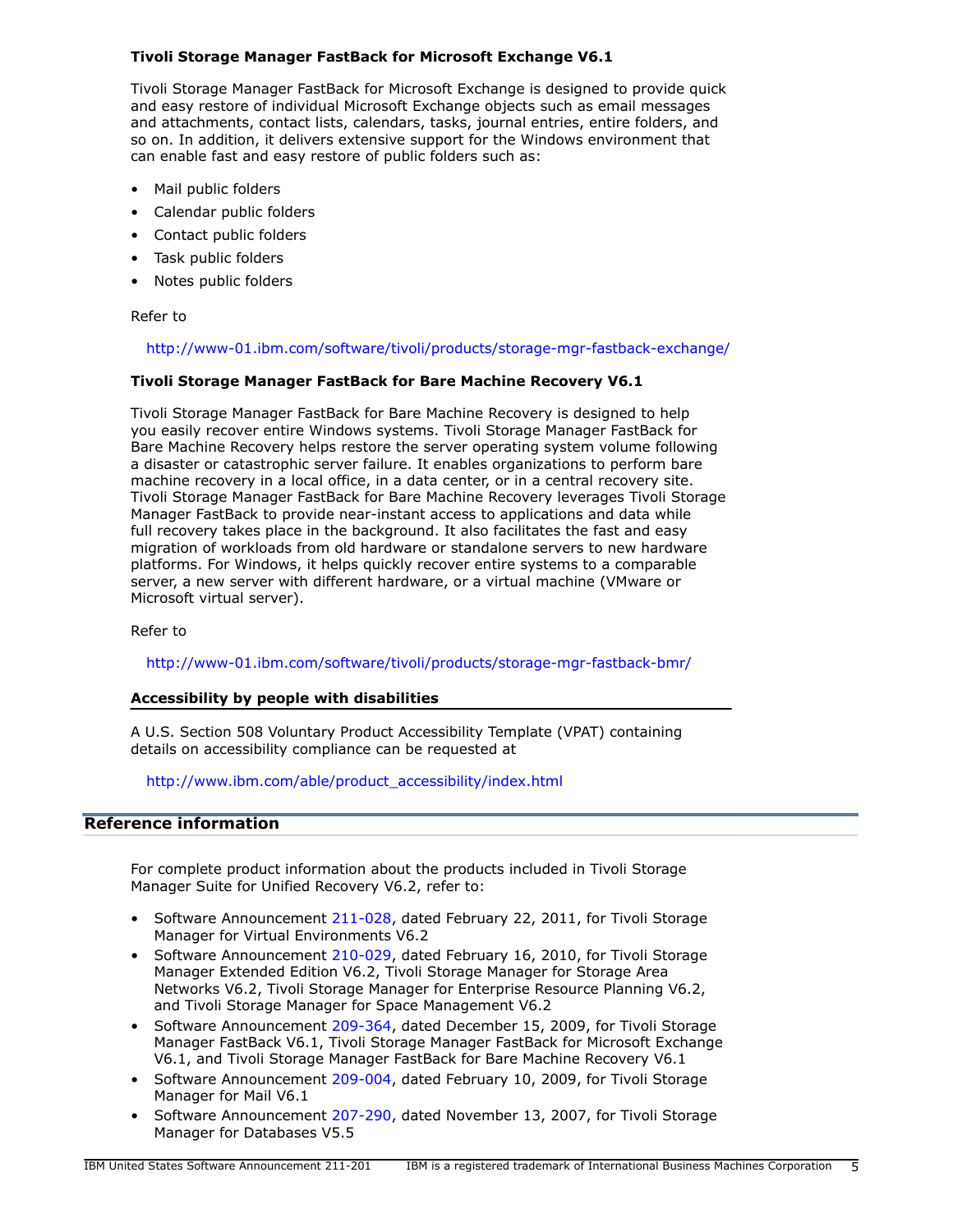<span id="page-5-1"></span>

| Program | number VRM Program name                                               |
|---------|-----------------------------------------------------------------------|
|         | 5724-Z12 6.2 IBM Tivoli Storage Manager Suite for Unified<br>Recovery |

## Education support

Comprehensive education for IBM Tivoli products is offered through Worldwide Tivoli Education Delivery Services. A wide range of training options are available, including classes led by instructors, learning on demand, on-site training, and blended learning solutions.

For additional information, visit

<http://www-306.ibm.com/software/tivoli/education/>

## Offering Information

Product information is available via the Offering Information website

<http://www.ibm.com/common/ssi>

Also, visit the Passport Advantage® website

<http://www.ibm.com/software/passportadvantage>

# <span id="page-5-2"></span>**Publications**

Refer to the announcement letters in the [Reference information](#page-4-0) section for the individual products included in Tivoli Storage Manager Suite for Unified Recovery V6.2.

In addition, on the general availability date, publications can be found at website

<http://www.ibm.com/support/docview.wss?uid=swg27021420>

The IBM Publications Center

<http://www.ibm.com/shop/publications/order>

The Publications Center is a worldwide central repository for IBM product publications and marketing material with a catalog of 70,000 items. Extensive search facilities are provided. Payment options for orders are via credit card (in the U.S.) or customer number for 20 countries. A large number of publications are available online in various file formats, and they can all be downloaded by all countries, free of charge, where IBM does business.

# <span id="page-5-0"></span>Technical information

#### Specified operating environment

#### *Hardware and software requirements*

Refer to the announcement letters in the [Reference information](#page-4-0) section for the individual products included in Tivoli Storage Manager Suite for Unified Recovery V6.2.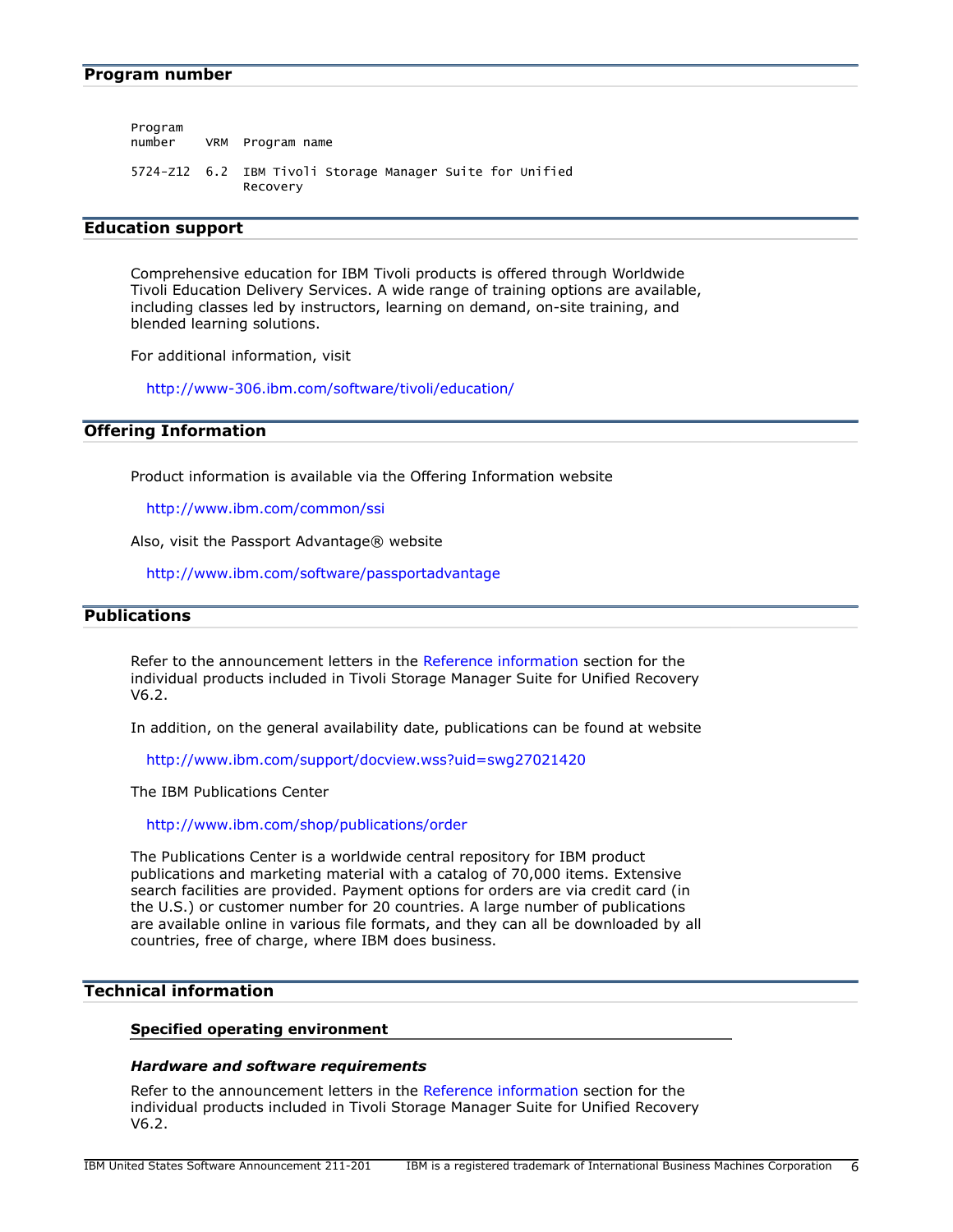The program's specifications and specified operating environment information may be found in documentation accompanying the program, if available, such as a readme file, or other information published by IBM, such as an announcement letter. Documentation and other program content may be supplied only in the English language.

## Planning information

#### *Direct customer support*

Installation and technical support is provided by Global Services. For more information call 800-IBM-4YOU (426-4968).

For technical support or assistance, contact your IBM representative or visit

<http://www.ibm.com/support>

## *Packaging*

Tivoli Storage Manager Suite for Unified Recovery V6.2 is distributed with:

- International Program License Agreement (Z125-3301)
- License Information document
- DVD media

This program, when downloaded from a website, contains the applicable IBM license agreement and License Information, if appropriate, and will be presented for acceptance at the time of installation of the program. For future reference, the license and License Information will be stored in a directory such as LICENSE.TXT.

## Security, auditability, and control

Tivoli Storage Manager Suite for Unified Recovery V6.2 uses the security and auditability features of the operating system software. The customer is responsible for evaluation, selection, and implementation of security features, administrative procedures, and appropriate controls in application systems and communication facilities.

# Software Services

IBM Software Services has the breadth, depth, and reach to manage your services needs. You can leverage the deep technical skills of our lab-based, software services team and the business consulting, project management, and infrastructure expertise of our IBM Global Services team. Also, we extend our IBM Software Services reach through IBM Business Partners to provide an extensive portfolio of capabilities. Together, we provide the global reach, intellectual capital, industry insight, and technology leadership to support a wide range of critical business needs.

To learn more about IBM Software Services or to contact a Software Services sales specialist, visit

<http://www.ibm.com/software/sw-services/>

# Licensing metric definitions and pricing examples

#### Licensing metric definitions

Tiered terabytes (1-100), (101-250), (251-500), (501-750), (751-1,250), (1,251-2,000), (2,001+)

Terabyte (1-100), Terabyte (101-250), Terabyte (251-500), (501-750), (751-1,250),  $(1,251-2,000)$ ,  $(2,001+)$  is a unit of measure by which the program can be licensed.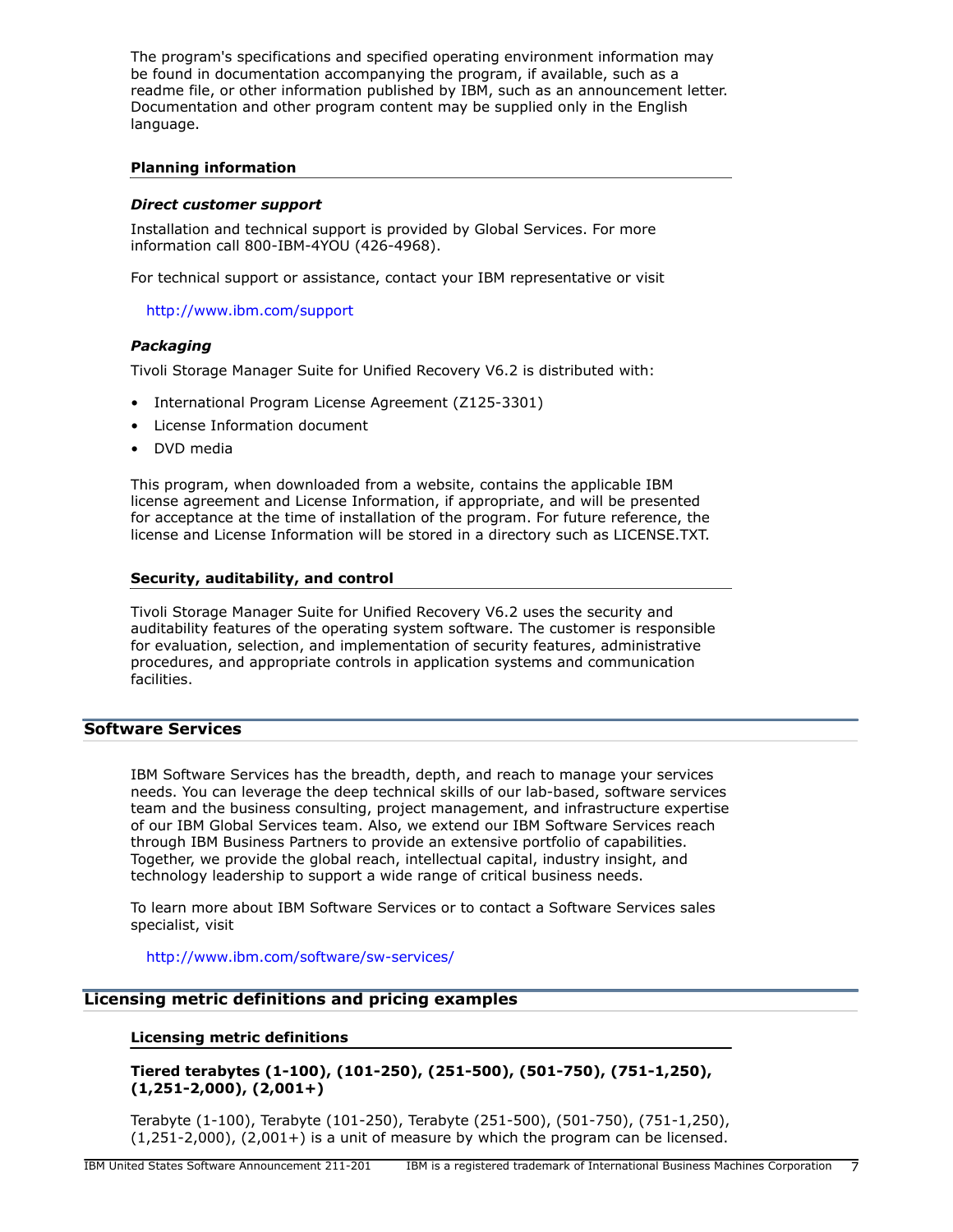Proofs of Entitlement (PoEs) are based on the number of terabytes available to the program. A terabyte is 2 to the 40th power bytes. Licensee must obtain sufficient entitlements required for licensee's environment. The entitlements are specific to the program and may not be exchanged, interchanged, or aggregated with entitlements of another program.

Instead of the entitlements required for the program directly, licensee must obtain terabyte entitlements for this program sufficient to cover the storage managed by the program.

Licensee must obtain sufficient entitlements required for all data stored in the designated Tivoli Storage Manager primary storage pool volumes and for all data stored in the designated Tivoli Storage Manager FastBack repository volumes.

#### Pricing example

Tivoli Storage Manager Suite for Unified recovery uses a tiered terabyte (TB) pricing model. The model consists of seven tiers that are to be used cumulatively. All tiers must be used in order (begin with the first tier and move on to the second tier, and so on) to arrive at the desired total amount of TB.

Based on the actual TB tiers, the following example is an illustration, using variables for prices, that shows how to calculate the prices:

| Tier TB range<br>(actual)                                                            | K/TB                                                                                                                |
|--------------------------------------------------------------------------------------|---------------------------------------------------------------------------------------------------------------------|
| $1 - 100$<br>101-250<br>251-500<br>501-750<br>751-1,250<br>$1,251-2,000$<br>$2,001+$ | X<br>У<br>z<br>a<br>b<br>c<br>d                                                                                     |
| ordered                                                                              | Total TB How it is charged                                                                                          |
| 50 TB                                                                                | $(x * 50)$ TB)                                                                                                      |
| 150 TB                                                                               | $(x * 100) + (y * 50)$                                                                                              |
| 500 TB                                                                               | $(x * 100$ TB) + $(y * 150$ TB) + $(z * 250$ TB)                                                                    |
| 1,200 TB                                                                             | $(x * 100) + (y * 150) + (z * 250) + (a * 250) + (b * 100) + (c * 100)$<br>$(b * 450)$ TB)                          |
| 1,800 TB                                                                             | $(x * 100) + (y * 150) + (z * 250) + (a * 250) + (b * 100) + (c * 100)$<br>$(b * 500 TB) + (c * 550 TB)$            |
| 2,500 TB                                                                             | $(x * 100$ TB) + $(y * 150$ TB) + $(z * 250$ TB) + $(a * 250$ TB) +<br>$(b * 500 TB) + (c * 750 TB) + (d * 500 TB)$ |

# <span id="page-7-0"></span>Ordering information

This product is only available via Passport Advantage. It is not available as shrinkwrap.

Product group: Tivoli Storage Management

Product category: Tivoli Storage Manager

| Product Identifier Descriptions                       | PTD.<br>number |  |  |
|-------------------------------------------------------|----------------|--|--|
| IBM Tivoli Storage Manager Suite for Unified Recovery | 5724-z12       |  |  |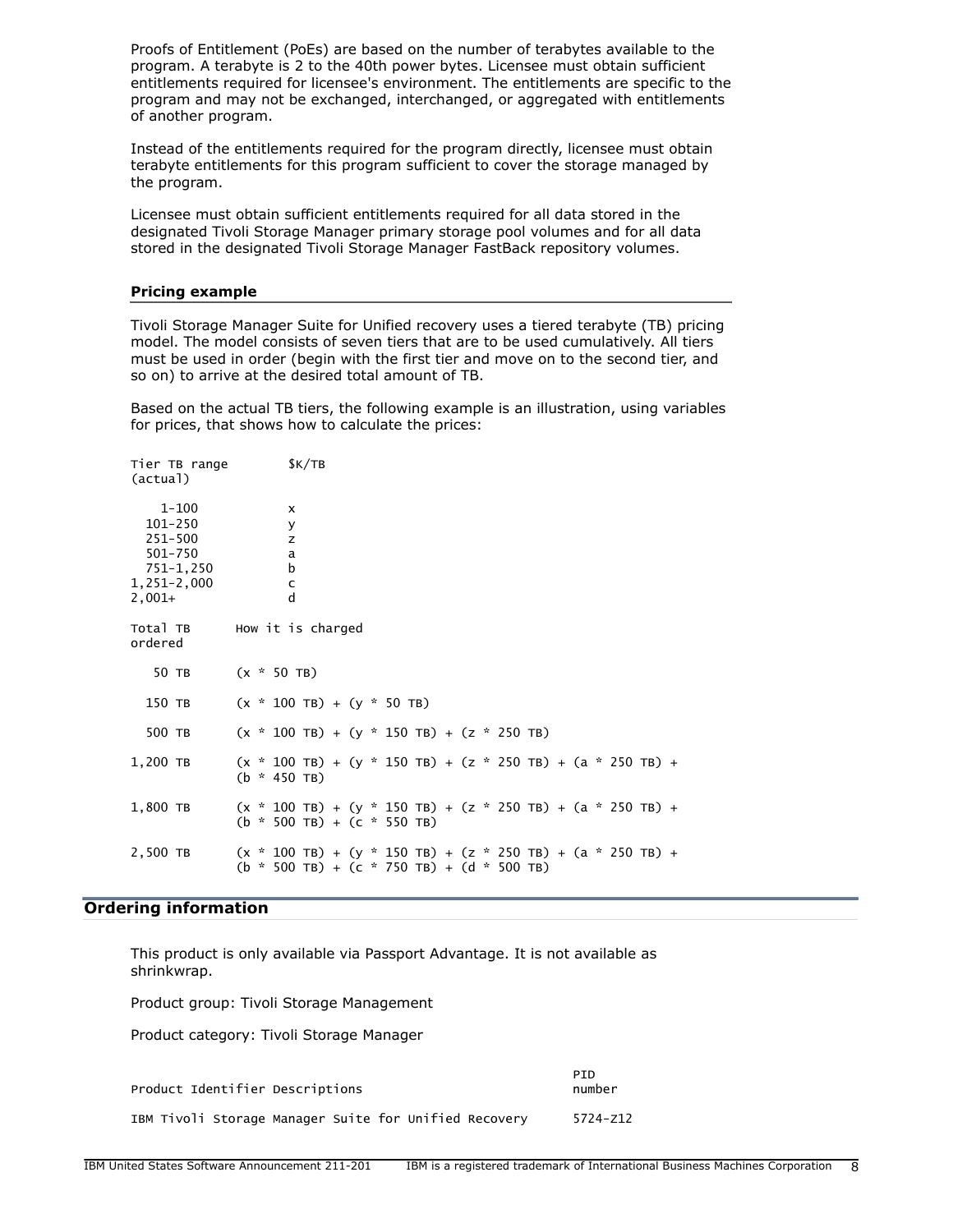#### Passport Advantage customer: Media pack entitlement details

Customers with active maintenance or subscription for the products listed are entitled to receive the corresponding media pack.

| Media pack description and entitled<br>maintenance offering description | Part number    |  |  |
|-------------------------------------------------------------------------|----------------|--|--|
| TSM Suite for Unified Recovery V6.2                                     | <b>BJOTNML</b> |  |  |

## Current licensees

#### *New licensees*

Orders for new licenses will be accepted now.

Shipment will begin on the planned availability date.

#### Basic license

#### Moving existing license entitlements to Tivoli Storage Manager Suite for Unified Recovery V6.2

Current licensees of individual products included in Tivoli Storage Manager Suite for Unified Recovery V6.2 can move their license entitlements to Tivoli Storage Manager for Unified Recovery V6.2 via a special bid. Contact your IBM marketing representative for information.

#### Ordering information for Passport Advantage

Passport Advantage allows you to have a common anniversary date for Software Subscription and Support (SW S&S) renewals, which can simplify management and budgeting for eligible new versions and releases (and related technical support) for your covered products. The anniversary date, established at the start of your Passport Advantage Agreement, will remain unchanged while your Passport Advantage Agreement remains in effect. New software purchases will initially include twelve full months of Software Subscription and Support (also referred to as Software Maintenance). Software Subscription and Support in the second year (the first year of renewal) can be prorated to be coterminous with your common anniversary date. Thereafter, all Software Subscription and Support (Software Maintenance) will renew at the common anniversary date for twelve full months of Software Subscription and Support (Software Maintenance).

Refer to the IBM International Passport Advantage Agreement and to the *IBM Software Support Handbook* for specific terms relating to, and a more complete description of, technical support provided through Software Subscription and Support (Software Maintenance).

The quantity to be specified for the Passport Advantage part numbers in the following table is per terabyte. To order for Passport Advantage, specify the desired part number and quantity.

| Description                                           | Part number |
|-------------------------------------------------------|-------------|
| IBM Tivoli Storage Manager Suite for Unified Recovery |             |
| Per Terabyte (1-100)                                  |             |
| License and SW S&S 12 Months                          | DOBM1LL     |
| Per Terabyte (1-100)                                  |             |
| Annual SW S&S Renewal                                 | E084XLL     |
| Per Terabyte (1-100)                                  |             |
| SW S&S Reinstatement 12 Months                        | DOBM2LL     |
| Per Terabyte (101-250)                                |             |
| License and SW S&S 12 Months                          | DOBM9LL     |
| Per Terabyte (101-250)                                |             |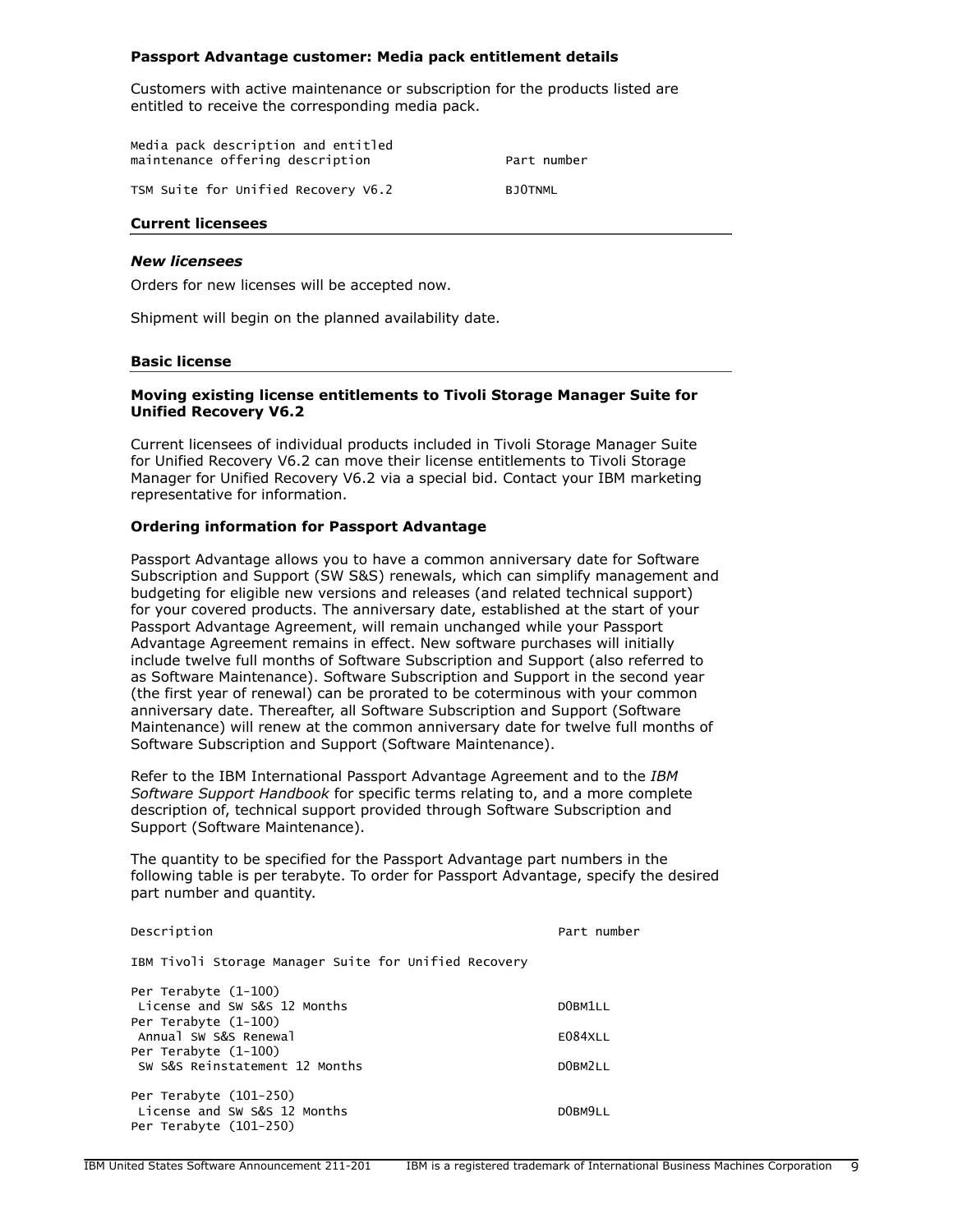| Annual SW S&S Renewal<br>Per Terabyte (101-250)                                                                            | E0851LL        |
|----------------------------------------------------------------------------------------------------------------------------|----------------|
| SW S&S Reinstatement 12 Months                                                                                             | DOBMALL        |
| Per Terabyte (251-500)<br>License and SW S&S 12 Months<br>Per Terabyte (251-500)                                           | <b>DOBMBLL</b> |
| Annual SW S&S Renewal<br>Per Terabyte (251-500)                                                                            | E0852LL        |
| SW S&S Reinstatement 12 Months                                                                                             | <b>DOBMCLL</b> |
| Per Terabyte (501-750)<br>License and SW S&S 12 Months<br>Per Terabyte (501-750)                                           | DOBMJLL        |
| Annual SW S&S Renewal<br>Per Terabyte (501-750)                                                                            | E0856LL        |
| SW S&S Reinstatement 12 Months                                                                                             | <b>DOBMLLL</b> |
| Per Terabyte (751-1,250)<br>License and SW S&S 12 Months<br>Per Terabyte (751-1,250)                                       | <b>DOBMKLL</b> |
| Annual SW S&S Renewal<br>Per Terabyte (751-1,250)                                                                          | E0857LL        |
| SW S&S Reinstatement 12 Months                                                                                             | <b>DOBMMLL</b> |
| Per Terabyte (1,251-2,000)<br>License and SW S&S 12 Months<br>Per Terabyte (1,251-2,000)                                   | <b>DOBMULL</b> |
| Annual SW S&S Renewal<br>Per Terabyte (1,251-2,000)                                                                        | E085BLL        |
| SW S&S Reinstatement 12 Months                                                                                             | <b>DOBMWLL</b> |
| Per Terabyte $(2,001+)$<br>License and SW S&S 12 Months<br>Per Terabyte $(2,001+)$                                         | <b>DOBMVLL</b> |
| Annual SW S&S Renewal<br>Per Terabyte $(2,001+)$                                                                           | <b>E085CLL</b> |
| SW S&S Reinstatement 12 Months                                                                                             | DOBMXLL        |
| To order a media pack for Passport Advantage, specify the part number in the<br>desired quantity from the following table: |                |

|  |  |                                    |  | IBM Tivoli Storage Manager Suite for Unified Recovery | BJOTNML |  |
|--|--|------------------------------------|--|-------------------------------------------------------|---------|--|
|  |  | V6.2 DVD media pack - multilingual |  |                                                       |         |  |

Description **Part number** Part number

IBM Tivoli Storage Manager Suite for Unified Recovery V6.2 is also available via web download from Passport Advantage.

# <span id="page-9-0"></span>Terms and conditions

The information provided in this announcement letter is for reference and convenience purposes only. The terms and conditions that govern any transaction with IBM are contained in the applicable contract documents such as the IBM International Program License Agreement, IBM International Passport Advantage Agreement, and the IBM Agreement for Acquisition of Software Maintenance.

This product is only available via Passport Advantage. It is not available as shrinkwrap.

# *Licensing*

IBM International Program License Agreement including the License Information document and Proof of Entitlement (PoE) govern your use of the program. PoEs are required for all authorized use. Part number products only, offered outside of Passport Advantage, where applicable, are license only and do not include Software Maintenance.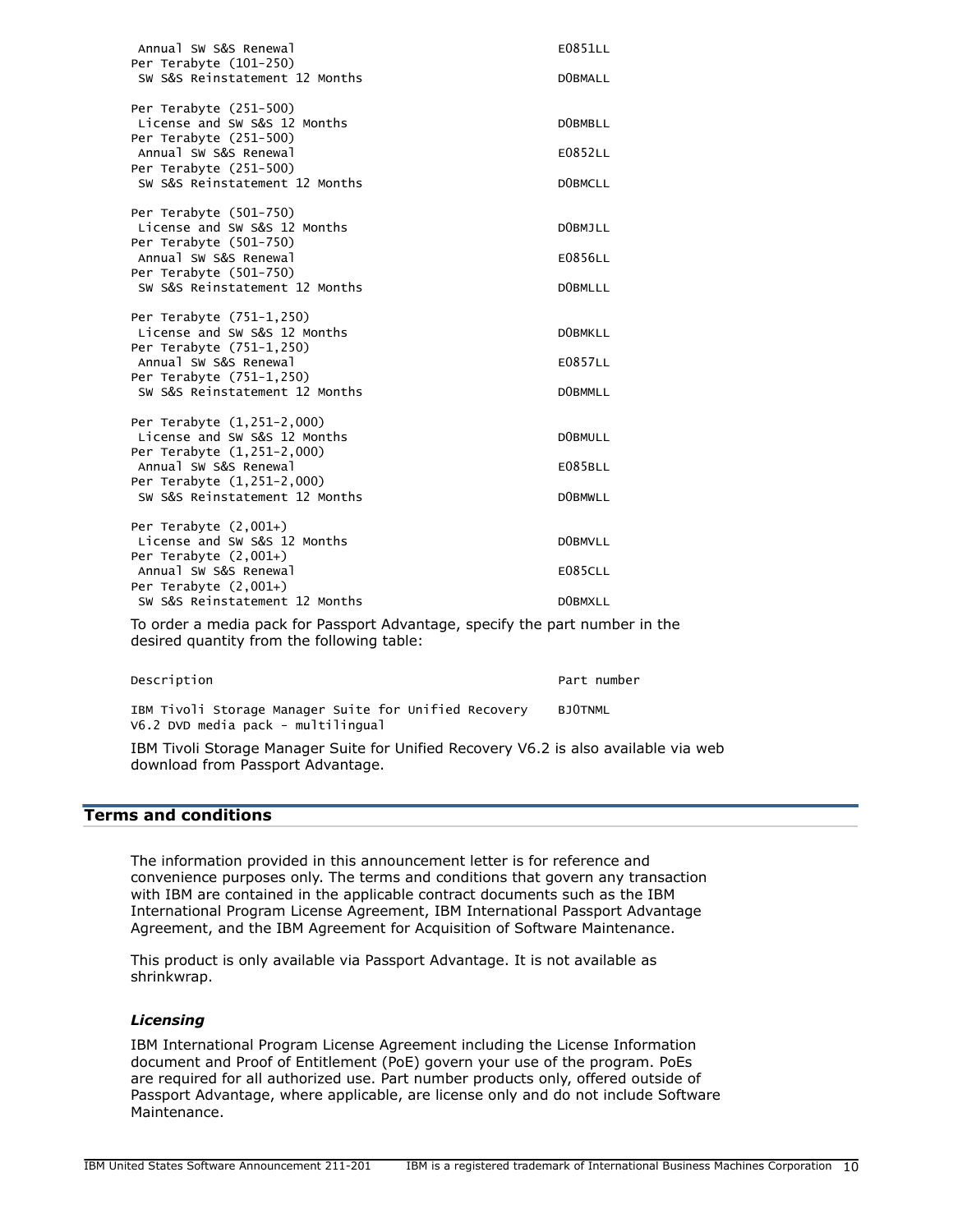This program is licensed under the IBM Program License Agreement (IPLA) and the associated Agreement for Acquisition of Software Maintenance, which provide for support with ongoing access to releases and versions of the program. IBM includes one year of Software Subscription and Support (also referred to as Software Maintenance) with the initial license acquisition of each program acquired. The initial period of Software Subscription and Support (also referred to as Software Maintenance) can be extended by the purchase of a renewal option, if available. This program has a one-time license charge for use of the program and an annual renewable charge for the enhanced support that includes telephone assistance (voice support for defects during normal business hours), as well as access to updates, releases, and versions of the program as long as support is in effect.

# *License Information form number*

L-CKAZ-8FPPG5. The program's License Information will be available for review on the IBM Software License Agreement website

<http://www.ibm.com/software/sla/sladb.nsf>

# *Limited warranty applies*

Yes

# *Limited warranty*

IBM warrants that when the program is used in the specified operating environment, it will conform to its specifications. The warranty applies only to the unmodified portion of the program. IBM does not warrant uninterrupted or error-free operation of the program or that IBM will correct all program defects. You are responsible for the results obtained from the use of the program.

IBM provides you with access to IBM databases containing information on known program defects, defect corrections, restrictions, and bypasses at no additional charge. For further information, consult the IBM Software Support Handbook found at

# <http://www.ibm.com/support/handbook>

IBM will maintain this information for at least one year after the original licensee acquires the program (warranty period).

# *Program technical support*

Technical support of a program product version or release will be available for a minimum of three years from the general availability date, as long as your Software Subscription and Support (also referred to as Software Maintenance) is in effect. This technical support allows you to obtain assistance (via telephone or electronic means) from IBM for product-specific, task-oriented questions regarding the installation and operation of the program product. Software Subscription and Support (Software Maintenance) also provides you with access to updates (modifications or fixes), releases, and versions of the program. You will be notified, via announcement letter, of discontinuance of support with 12 months' notice. If you require additional technical support from IBM, including an extension of support beyond the discontinuance date, contact your IBM representative or IBM Business Partner. This extension may be available for a fee.

# *Money-back guarantee*

If for any reason you are dissatisfied with the program and you are the original licensee, you may obtain a refund of the amount you paid for it, if within 30 days of your invoice date you return the program and its PoE to the party from whom you obtained it. If you downloaded the program, you may contact the party from whom you acquired it for instructions on how to obtain the refund.

For clarification, note that (1) for programs acquired under the IBM International Passport Advantage offering, this term applies only to your first acquisition of the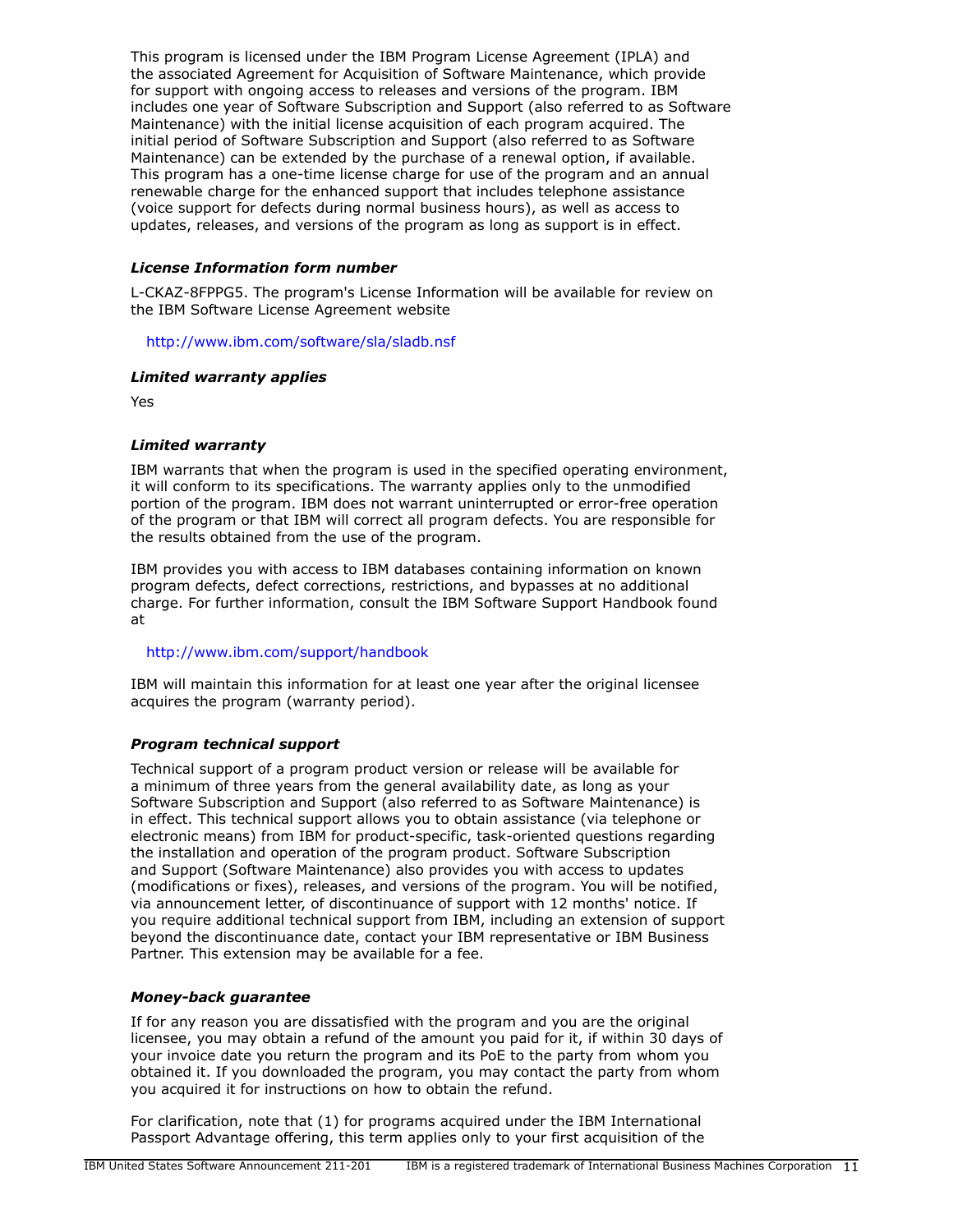program and (2) for programs acquired under any of IBM's On/Off Capacity on Demand (On/Off CoD) software offerings, this term does not apply since these offerings apply to programs already acquired and in use by you.

## *Other terms*

*Volume orders (IVO)*

No

# *IBM International Passport Advantage Agreement*

## *Passport Advantage applies*

Yes, and through the Passport Advantage website at

<http://www.ibm.com/software/passportadvantage>

## *Usage restriction*

Yes. Usage is limited to the quantity of terabytes licensed.

For additional information, refer to the License Information document that is available on the IBM Software License Agreement website

<http://www.ibm.com/software/sla/sladb.nsf>

## *Software Subscription and Support (Software Maintenance) applies*

Yes. Software Subscription and Support (also referred to as Software Maintenance) is included with licenses purchased through Passport Advantage and Passport Advantage Express®. Product upgrades and Technical Support are provided by the Software Subscription and Support offering as described in the Agreements. Product upgrades provide the latest versions and releases to entitled software and Technical Support provides voice and electronic access to IBM support organizations, worldwide.

IBM includes one year of Software Subscription and Support with each program license acquired. The initial period of Software Subscription and Support can be extended by the purchase of a renewal option, if available.

While your Software Subscription and Support is in effect, IBM provides you assistance for your routine, short duration installation and usage (how-to) questions, and code-related questions. IBM provides assistance via telephone and, if available, electronic access, only to your information systems (IS) technical support personnel during the normal business hours (published prime shift hours) of your IBM support center. (This assistance is not available to your end users.) IBM provides Severity 1 assistance 24 hours a day, 7 days a week. For additional details, consult your IBM Software Support Handbook at

## <http://www.ibm.com/support/handbook>

Software Subscription and Support does not include assistance for the design and development of applications, your use of programs in other than their specified operating environment, or failures caused by products for which IBM is not responsible under the applicable agreements.

For additional information about the International Passport Advantage Agreement and the IBM International Passport Advantage Express Agreement, visit the Passport Advantage website at

<http://www.ibm.com/software/passportadvantage>

#### *IBM Operational Support Services - SoftwareXcel*

No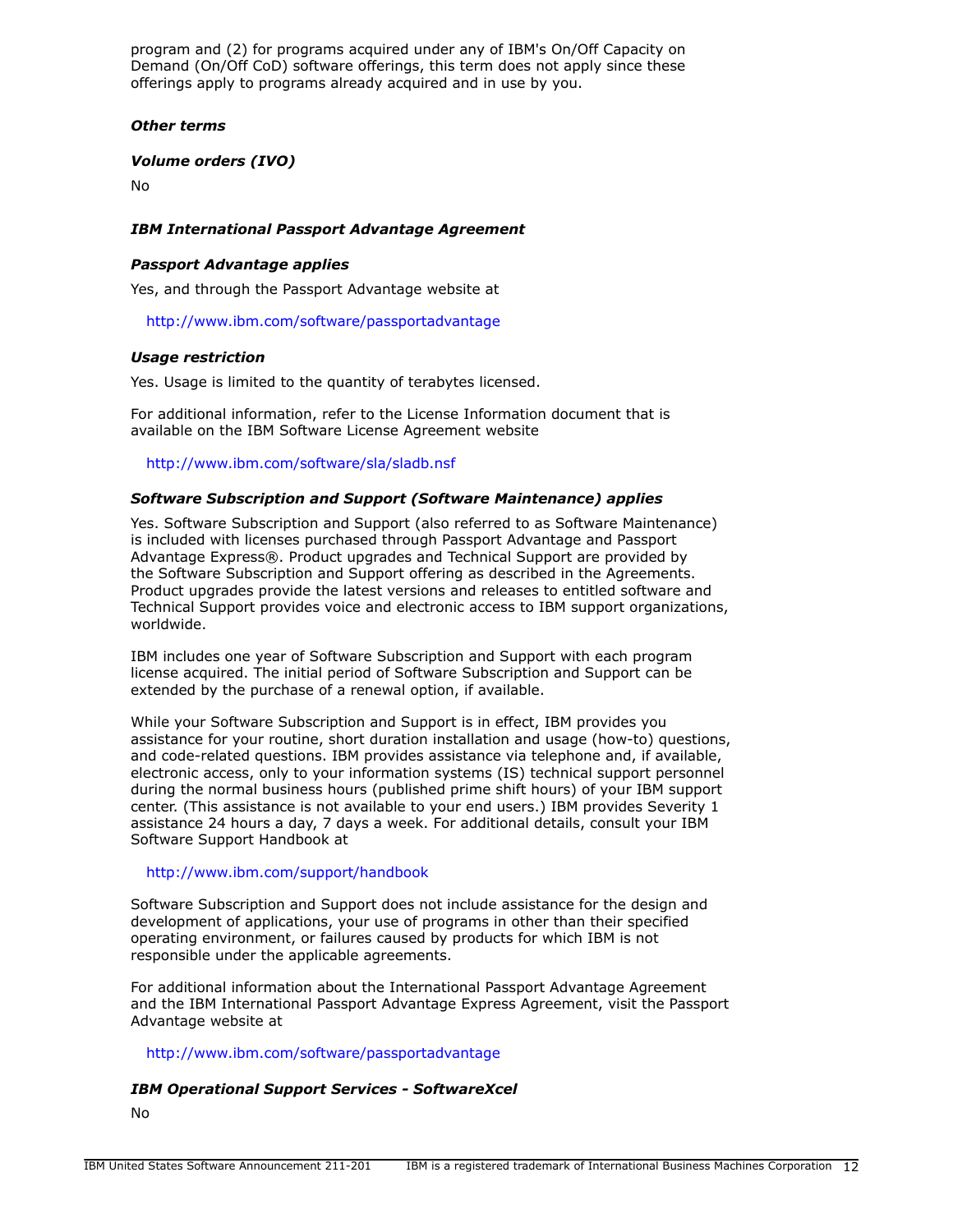## *System i Software Maintenance applies*

No

*Variable charges apply*

No

#### *Educational allowance available*

Not applicable.

# IBM Electronic Services

IBM has transformed its delivery of hardware and software support services to help you achieve higher system availability. Electronic Services is a web-enabled solution that offers an exclusive, no-additional-charge enhancement to the service and support available for IBM servers. These services are designed to provide the opportunity for greater system availability with faster problem resolution and preemptive monitoring. Electronic Services comprises two separate, but complementary, elements: Electronic Services news page and Electronic Services Agent.

The Electronic Services news page is a single Internet entry point that replaces the multiple entry points traditionally used to access IBM Internet services and support. The news page enables you to gain easier access to IBM resources for assistance in resolving technical problems.

The Electronic Service Agent<sup> $M$ </sup> is no-additional-charge software that resides on your server. It monitors events and transmits system inventory information to IBM on a periodic, client-defined timetable. The Electronic Service Agent automatically reports hardware problems to IBM. Early knowledge about potential problems enables IBM to deliver proactive service that may result in higher system availability and performance. In addition, information collected through the Service Agent is made available to IBM service support representatives when they help answer your questions or diagnose problems. Installation and use of IBM Electronic Service Agent for problem reporting enables IBM to provide better support and service for your IBM server.

To learn how Electronic Services can work for you, visit

<http://www.ibm.com/support/electronic>

# <span id="page-12-0"></span>**Prices**

Information on charges is available at website

<http://www.ibm.com/support>

In the Electronic tools category, select the option for Purchase/upgrade tools.

#### Passport Advantage

For Passport Advantage and charges, contact your IBM representative or your authorized IBM Business Partner. Additional information is also available at

<http://www.ibm.com/software/passportadvantage>

#### Business Partner information

If you are an IBM Business Partner -- Distributor for Workstation Software acquiring products from IBM, you may link to Passport Advantage Online for resellers where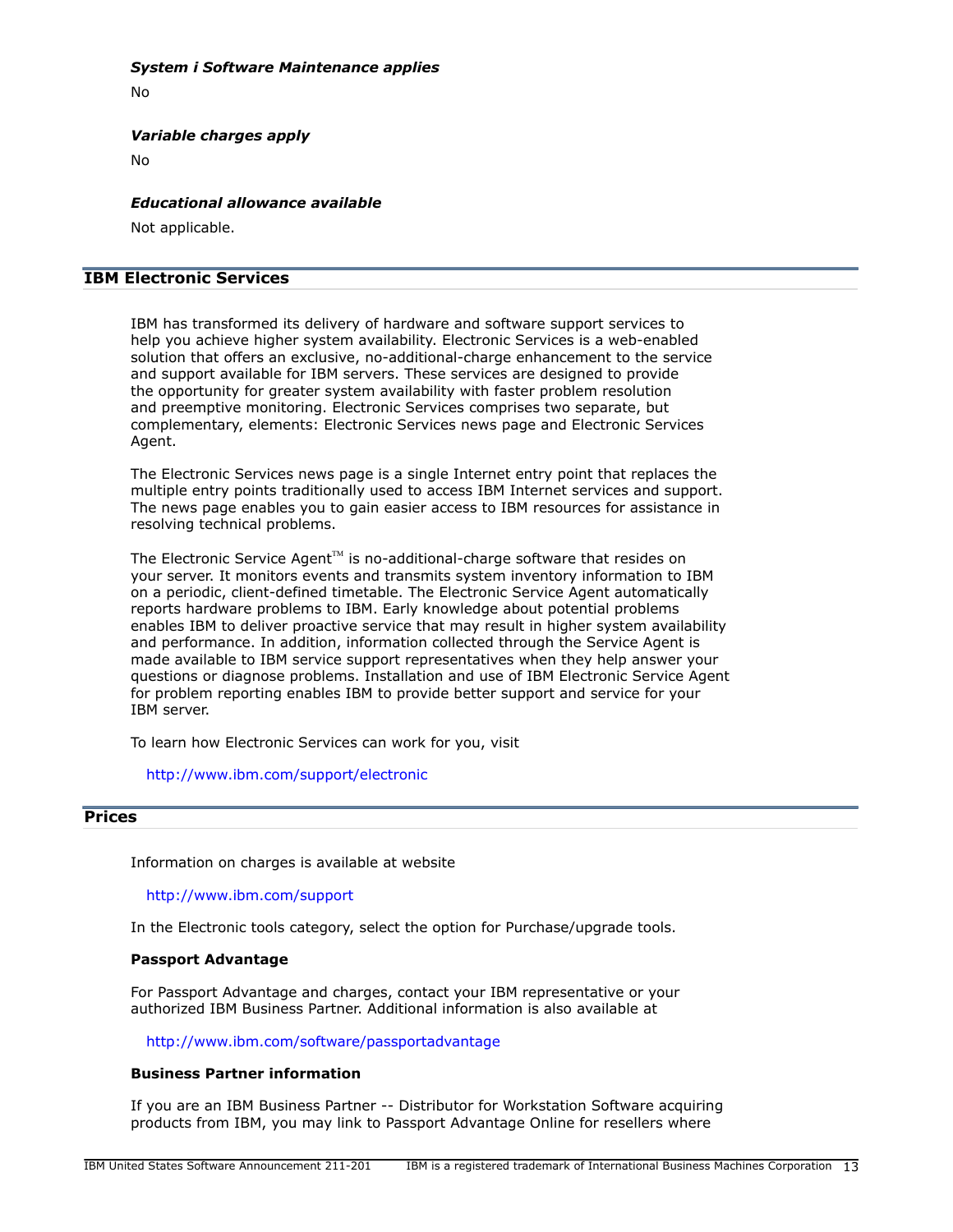you can obtain Business Partner pricing information. An IBM ID and password are required.

<https://www.ibm.com/software/howtobuy/passportadvantage/paoreseller>

Authorization to resell IBM software products is achieved at the Reseller Authorization Group level. You must be authorized in the Tivoli Storage Group to sell this product. To register an opportunity for this product in the Global Partner Portal, you may use Product Family - Software: Tivoli Storage. For information on how to become an Authorized Business Partner in IBM Software Value Plus, go to the following website

<https://www-304.ibm.com/partnerworld/wps/servlet/ContentHandler/svp>

# <span id="page-13-0"></span>Order now

To order, contact your local IBM representative or your IBM Business Partner.

To identify your local IBM Business Partner or IBM representative, call 800- IBM-4YOU (426-4968). For more information, contact the Americas Call Centers.

Phone: 800-IBM-CALL (426-2255) Fax: 800-2IBM-FAX (242-6329) For IBM representative: callserv@ca.ibm.com

For IBM Business Partner: pwswna@us.ibm.com

Mail: IBM Teleweb Customer Support ibm.com® Sales Execution Center, Americas North 3500 Steeles Ave. East, Tower 3/4 Markham, Ontario Canada L3R 2Z1

Reference: YE001

The Americas Call Centers, our national direct marketing organization, can add your name to the mailing list for catalogs of IBM products.

Note: Shipments will begin after the planned availability date.

#### *Trademarks*

General Parallel File System, GPFS, Tivoli Storage Manager Fastback and Electronic Service Agent are trademarks of IBM Corporation in the United States, other countries, or both.

IBM, Tivoli, Lotus, Domino, DB2, AIX, Passport Advantage, Express and ibm.com are registered trademarks of IBM Corporation in the United States, other countries, or both.

Microsoft and Windows are registered trademarks of Microsoft Corporation in the United States, other countries, or both.

Linux is a registered trademark of Linus Torvalds in the United States, other countries, or both.

UNIX is a registered trademark of The Open Group in the United States and other countries.

Other company, product, and service names may be trademarks or service marks of others.

## *Terms of use*

IBM products and services which are announced and available in your country can be ordered under the applicable standard agreements, terms, conditions,